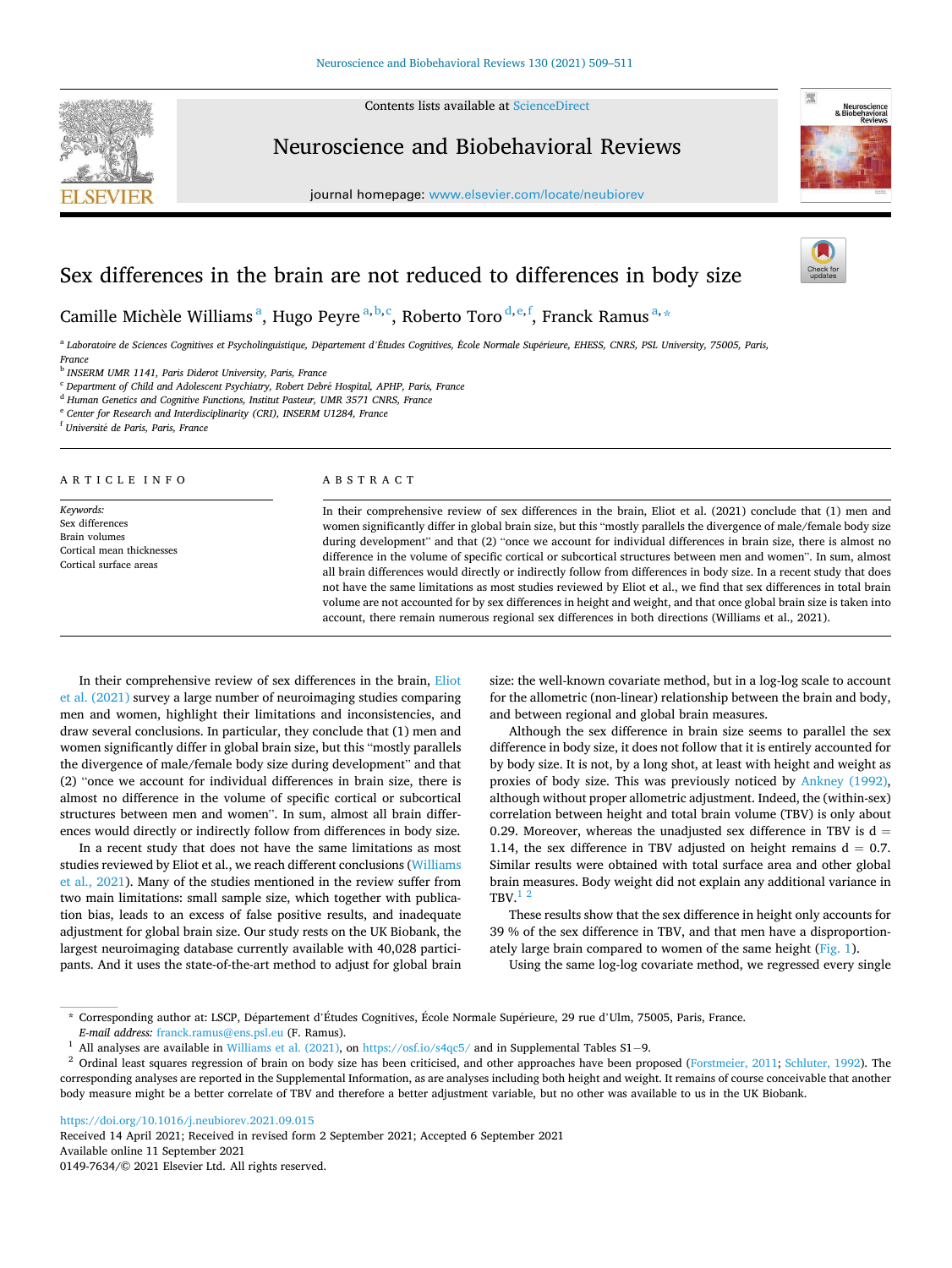<span id="page-1-0"></span>

**Fig. 1.** Ordinal least squares regression of Total Brain Volume (TBV) on Height, on a log-log scale to take allometry into account, by sex. For the purpose of better visualisation, 0.5 cm was added to male height.

Analysis from [Williams et al. \(2021\)](#page-2-0), Supplemental information.



**Fig. 2. Distribution of the residual effect size of sex differences across 620 regional brain measures, in a statistical model where log10(regional brain measure) is**  regressed on log10(total cerebral measure), sex, age, age<sup>2</sup>, **and their interactions, and scanner site.** Blue bars reflect the number of regions with a significant sex difference where the region is larger in males than in females ( $p < 7.33$  10<sup>-6</sup>). Purple bars reflect the number of regions with a significant sex difference where the region is larger in females than in males. White bars reflect non-significant differences. Results from [Williams et al. \(2021\).](#page-2-0)

regional brain measure (a total of 620 volumes, surfaces and thicknesses) on its corresponding global measure (TBV, Total Surface Area or Total Mean Cortical Thickness), as well as on sex, age, and scanner site and their interactions. We applied an extremely stringent significance threshold of alpha =  $0.05 / (620 \text{ brain regions of interest} * 11 \text{ co-}$ efficients in the model).

We found that two thirds (409/620) of all brain measures showed a significant sex difference (36 % larger in males, 29 % larger in females), once total cerebral measure was properly adjusted. Effect sizes ranged from -0.67 (right choroid plexus) to 0.64 (cerebellar vermis X), with a median absolute effect size of  $d = 0.13$ . Although most of those differences were small, 46 % of regions (286/620) had an absolute effect size